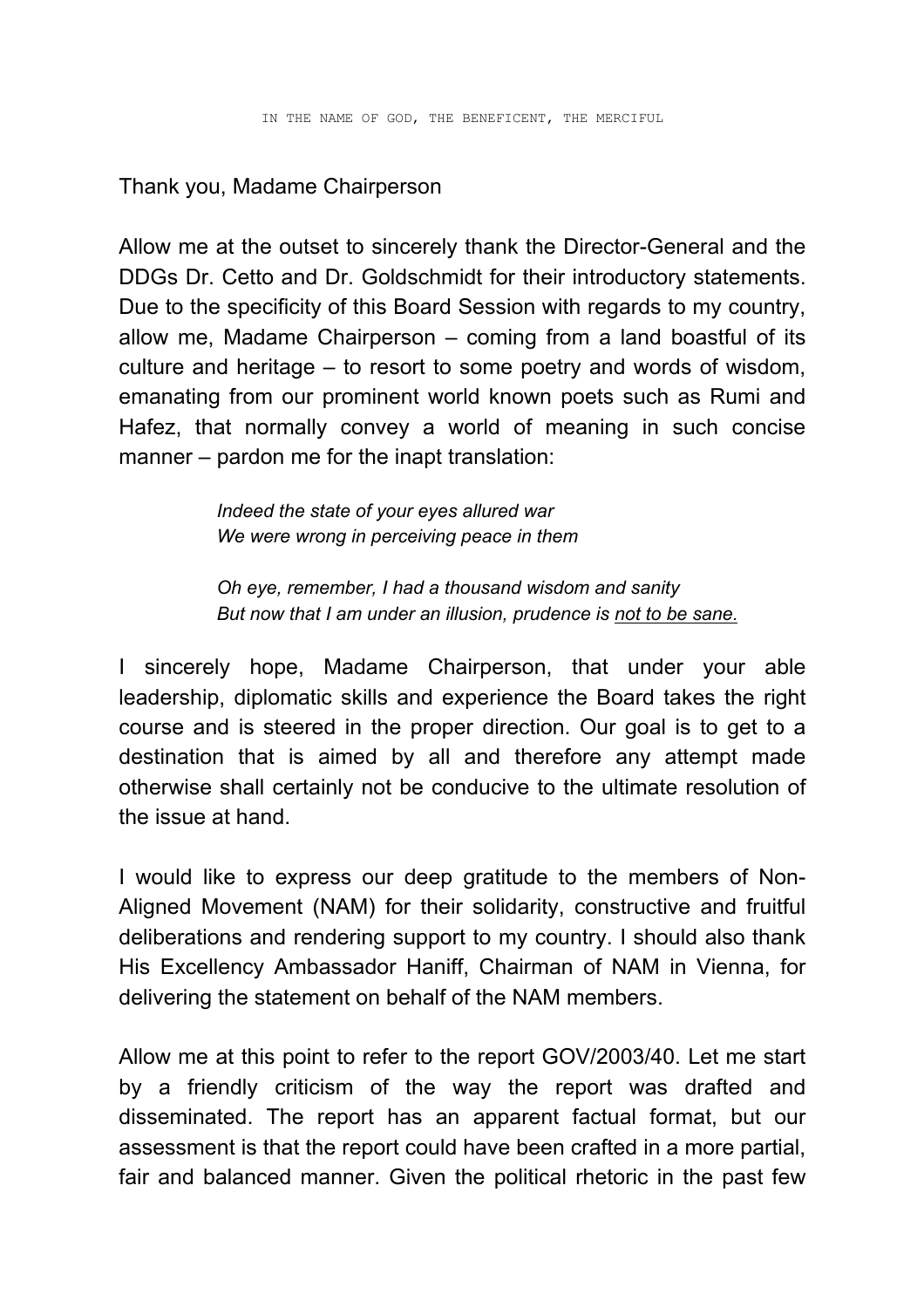months and the early and awkward directives issued at certain influential capitals on the form, the content and the final conclusion and judgement of the report, one has no other choice but to be realistic and be satisfied with what is at hand – namely the report in front of us. There is still a point of hope holding that not all international organizations have yet come at the stage of total submission.

Madame Chairperson,

It was indeed not very appeasing to see a restricted report to be almost thoroughly discussed in CNN the day it was released. Here, I humbly implore all my colleagues in this room to be more vigilant about the possible unendorsed circulation of restricted reports in the future, so as not inadvertently harm the security interests and rights of any of the Member States. Moreover according to article 5 of Model Safeguards Agreement INFCIRC/153 and article 5, part 2 of item b of INFCIRC/214, summarized information on nuclear material subject to safeguards may only be published upon decision of the Board if the states directly concerned agree thereto. To the best of my knowledge neither my state nor any a priori Board decision has authorized the revelation of the content of this report. Of course, I didn't raise this as a point of contention, but only to stress more watchfulness about, God forbid, similar cases that might pop up in future.

Madame Chairperson,

The crux of the report in front of us deals only with a small amount of 0.13 effective kilogram of natural uranium that we imported in 1991. The material is to be used for the various testing of the different processes involved in our Uranium Conversion Facility (UCF). To remind the Board, this facility has been under the Safeguards Agreement ever since the actual construction of the facility started and that is before my country accepted the Modified Subsidiary Arrangement – a vivid display of my country's transparency and openness.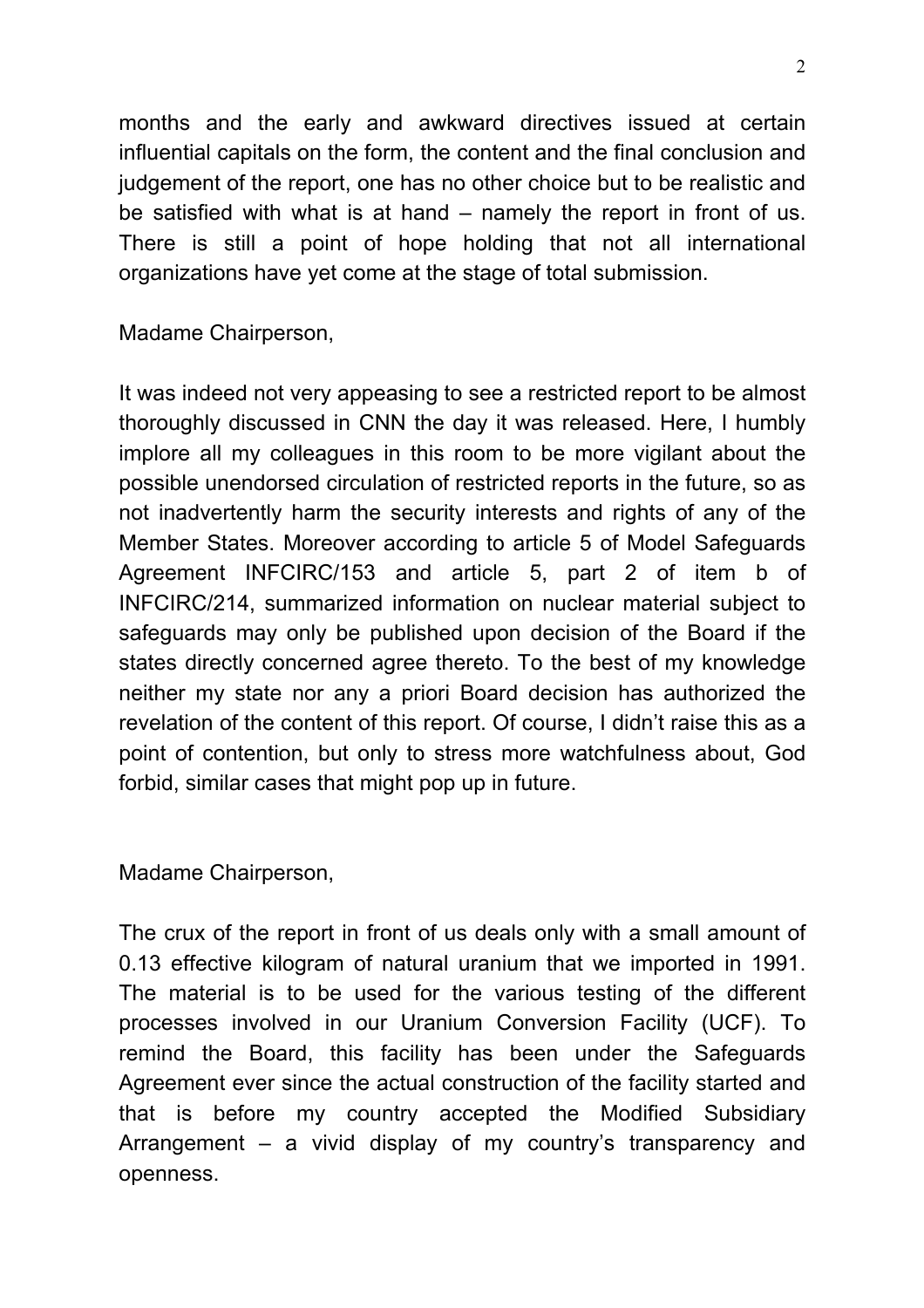Despite the subtle differences in the interpretation of articles 95 and 34 of INFCIRC/214, nevertheless my country declared the material to the Agency and it is now under its full safeguards. Assuming we admit the negligence in delayed declaration of this small amount of nuclear material (in other words 0.13 effective kg of uranium) that is far below the inspection thresholds of the Agency (i.e. eight kg of Pu; eight kg of U-233; twenty-five kg of U-235), how one can then explain the following list of essential failures in the SIR 2002, GOV/2003/35.

- 1- Page 56 paragraph 187- Of the remaining 357 facilities with 1 SQ or more of nuclear material evaluated for 2002, 34 facilities (10%) in 15 states failed to fully attain the quantity component of the inspection goal; and 32 facilities (9%) in 15 states failed to fully attain the timeliness component.
- 2- Page 59 paragraph 198- At six facilities, the quantity component of the inspection goal has not been attained for several years because the measures foreseen in safeguards approaches could not be implemented.
- 3- Page 60 paragraph 205 At six LWRs (seven in 2001), the quantity or timeliness components of the inspection goal couldn't be attained because spent fuel had been loaded into casks for shipment and was therefore unavailable for verification during inspections.
- 4- The transfer of uranium shielded ammunition into a country in hundreds of kilograms; have they been reported to the Agency's Safeguards either by the country of their origin or by the receiving country in this case, namely Iraq?

The SIR 2002 report clearly shows that hardly any Member State can claim to be impeccable. However, an important trait to seek here is the willingness of the Member States to rectify their possible failure. If indeed our collective purpose is to settle issues and to not turn them into international problems with far reaching repercussions, then we should wisely join in all our forces to avoid the practice of double standards – a practice normally emanating from political motivation.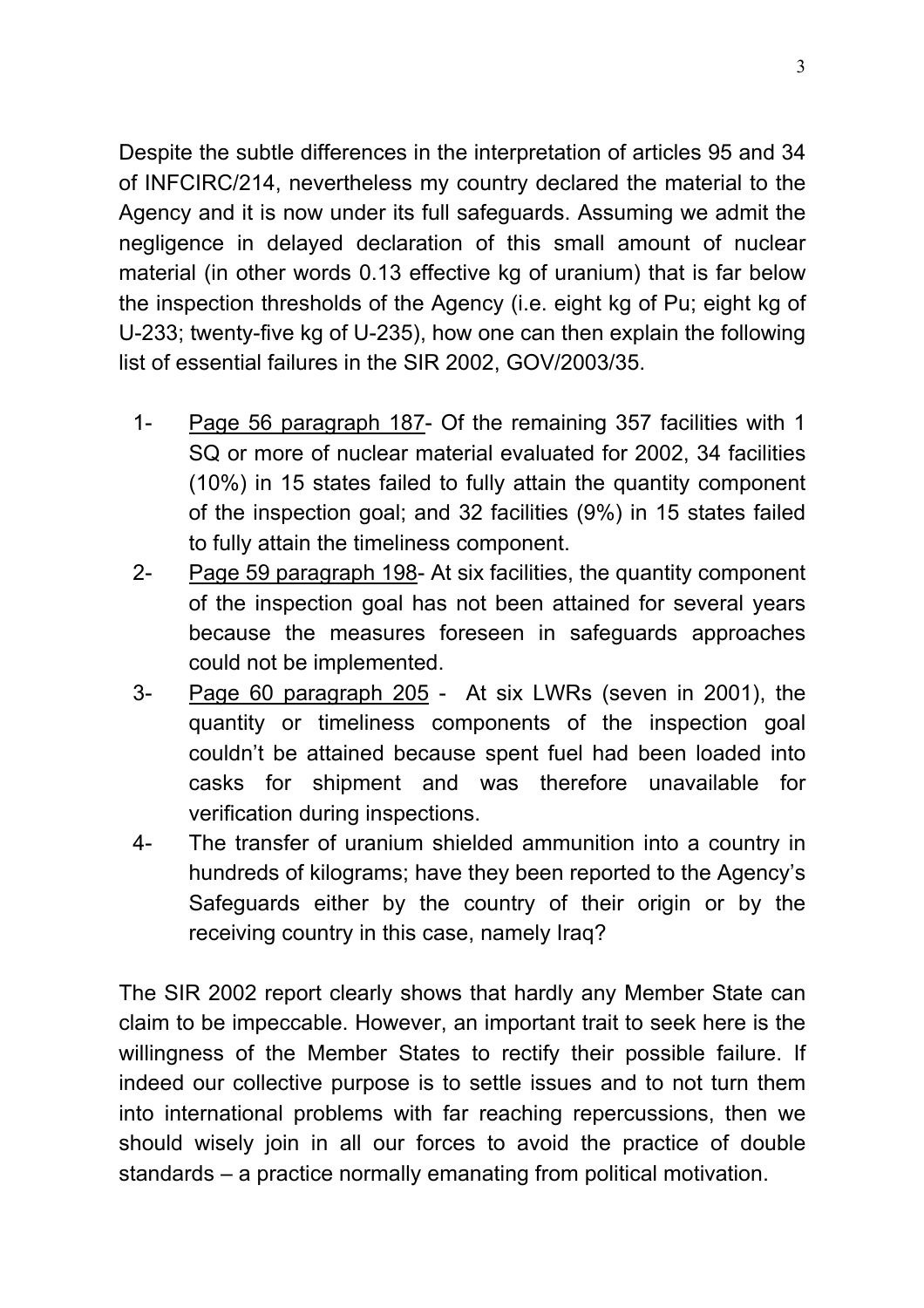Madame Chairperson,

To save you of other questions, could I only and humbly ask the merit of the open question  $\frac{d}{dx}$  on page 8 of the report? Is there any legal obligation on the part of any Member State to come up with justification on any of its peaceful nuclear activities? Or is it that it is only required of it to report the activities to the Agency and abide by its commitments within the framework of its Safeguards Agreement? Is not the acquirement of peaceful nuclear technology- within the framework of the NPT- the inalienable right of all Member States?

Allow me, Madame Chairperson, within the Vienna spirit, which is the spirit of understanding and cooperation, state my country's principle positions as stated by our Vice President His Excellency Mr. Aghazadeh here at the Agency headquarter in May, 2003 and my own personal convictions.

The Islamic Republic of Iran has fulfilled its obligations under all provisions of the NPT. Iran's position, of denouncing the nuclear option, as a matter of principle, and placing its peaceful nuclear facilities under the full-scope Safeguards Agreement, is a clear manifestation of our commitment to a strong NPT. Iran considers the acquiring, development and use of nuclear weapons inhuman, immoral, illegal and against its very basic principles. They have no place in Iran's defence doctrine. They do not add to Iran's security nor do they help rid the Middle East of weapons of mass destruction, which is in Iran's supreme interests.

The Islamic Republic of Iran believes that all provisions of the NPT are of equal importance. Maintaining the balance of the "rights and obligations" enshrined in the treaty, preserves its integrity, enhances its credibility and encourages both NPT's universality and its full implementation.